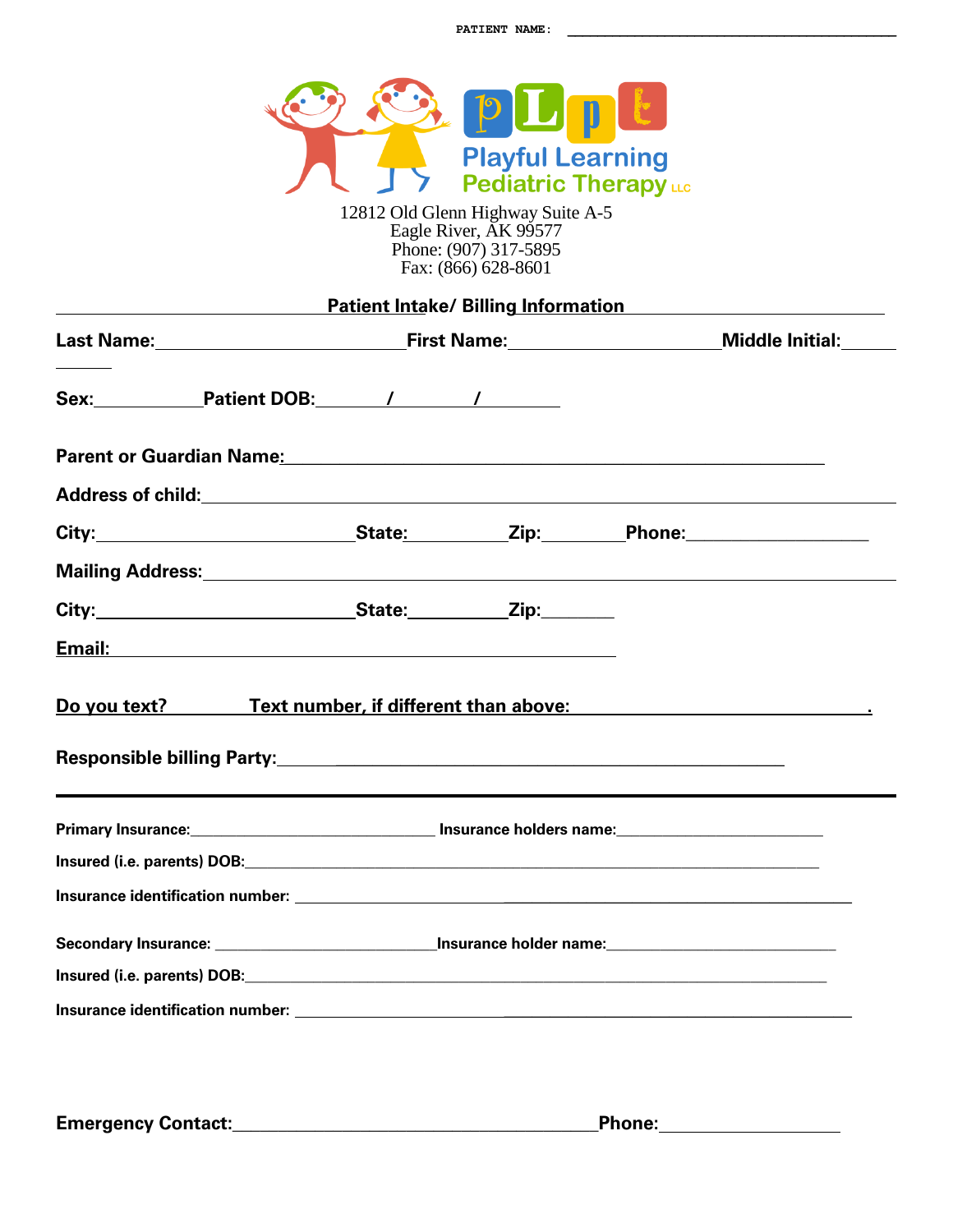#### **Release, Assignment and Statement of Responsibility**

I authorize release of any information necessary to process my insurance claims and assign and request payment directly to the provider(s). I understand that I may revoke consent at anytime in writing to this office. I further understand that I am responsible for payment for all products and services rendered to me or any patient for which I am the guarantor of payment.

#### **Consent to Treatment**

By signing below, I give my consent for examination and the performance of any tests or procedures needed. If the patient is a minor by signing I give consent for examination, tests and procedures for the above minor patient.

\_\_\_\_\_\_\_\_\_\_\_\_\_\_\_\_\_\_\_\_\_\_\_\_\_\_\_\_\_\_\_\_\_\_\_\_\_\_\_\_\_\_\_\_\_\_\_\_\_\_\_\_\_\_\_\_\_\_\_\_\_\_\_\_\_\_\_\_\_\_\_\_\_\_\_\_\_\_\_\_\_\_\_\_\_\_\_\_\_\_\_\_\_\_\_\_\_\_\_\_\_\_\_\_\_\_\_\_\_

**Signature** of Patient or Personal Representative: **Date:** (Or Witness if signature is by mark)

**Printed Name of Personal Representative** or Witness Description of Personal Representative's Authority:

## **Release of Liability**

I as the undersigned acting as legal guardian and or legal power of attorney, give my informed consent for child: the participate in any Occupational Therapy activity that is conducted in any location, this includes transportation to and from the location, on-site and community based therapeutic activities. These activities may include but are not limited to sports, water, boats, bicycles, swings, playgrounds, climbing walls, snow, ice, all wheeled recreational items, balls, ropes and jumping from various heights, trees, and interaction with other children or persons. I am aware that there are inherent risks in participating in activities that may challenge my child and I accept and am aware of these. In the event of any physical or mental injuries sustained in any activities facilitated by Playful Learning Pediatric Therapy, LLC its business associates in contract, all employees, managers and members of Playful Learning Pediatric Therapy, LLC are released from any and all liability.

# **This release of liability is perpetual during the treatment time of the above participating person- beginning date of signature below.**

| Child name:                                                                                     | DOB:  |
|-------------------------------------------------------------------------------------------------|-------|
| <b>Signature</b> of Patient or Personal Representative:<br>(Or Witness if signature is by mark) | Date: |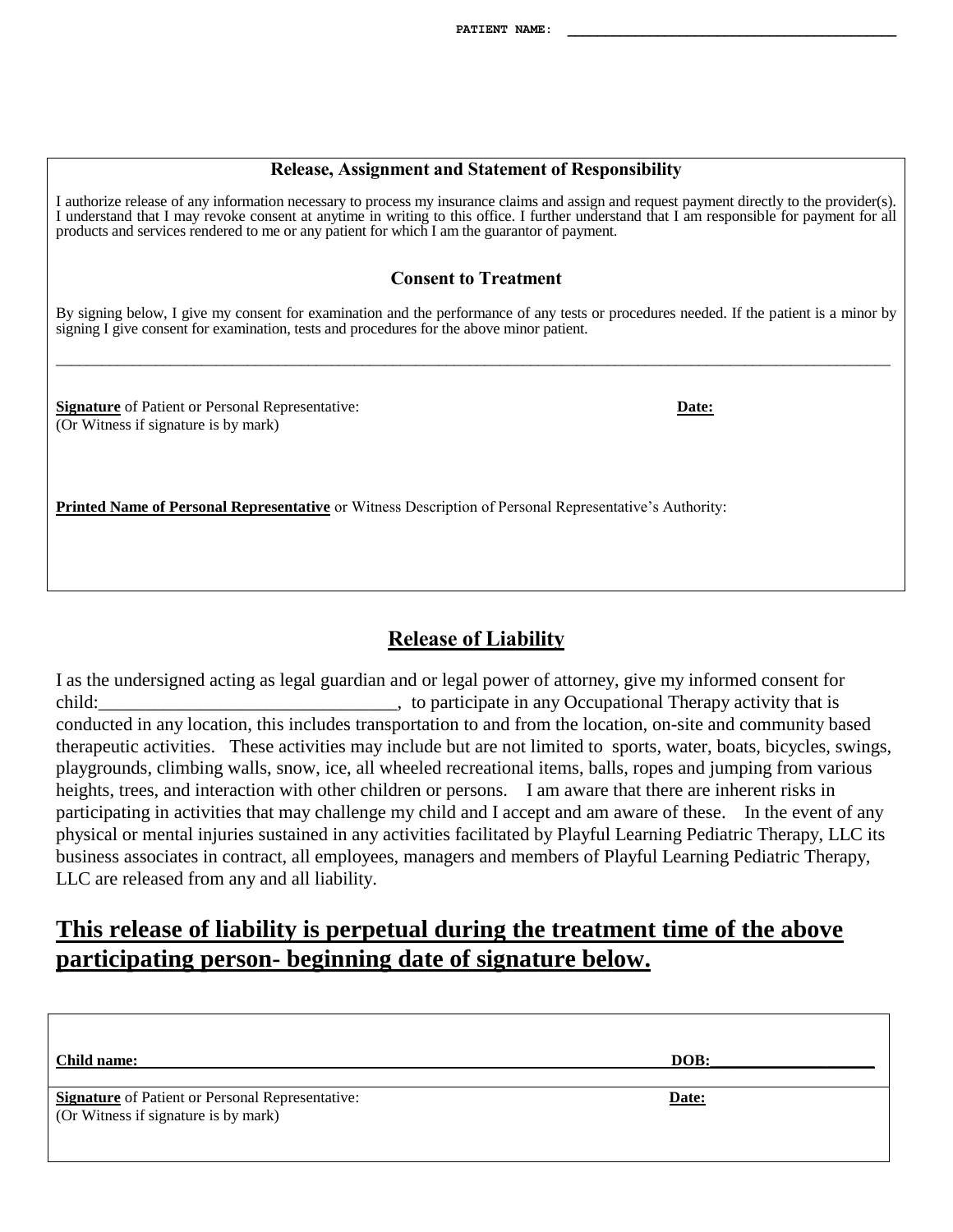**Printed Name of Personal Representative** or Witness Description of Personal Representative's Authority:



**Mailing Address: 12110 Business Blvd Ste A06-413 Eagle River, AK 99577 Phone: (907) 317-9349 Fax: (866) 628-8601**

# **Notice of Privacy Practices & Your Rights**

We are required by federal and state laws to maintain the privacy of your/ your child's 'Protected Health Information', PHI. Your signature below indicates you have received a copy of the 'Notice of Privacy Practices and Your Rights', which describes how health care information about you or your child may be collected, used and disclosed for purposes of treatment or payment or for other specified purposes that are permitted and required by law. This notice also details how you may access this information.

If you have any questions regarding this notice, please call us at (907) 317-9349

| Child name:                                                                                            | DOB:  |  |  |
|--------------------------------------------------------------------------------------------------------|-------|--|--|
| <b>Signature/Title</b> of Patient or Personal Representative:<br>(Or Witness if signature is by mark)  | Date: |  |  |
| Printed Name of Personal Representative or Witness Description of Personal Representative's Authority: |       |  |  |
| Witness signature/Title:                                                                               | Date: |  |  |
|                                                                                                        |       |  |  |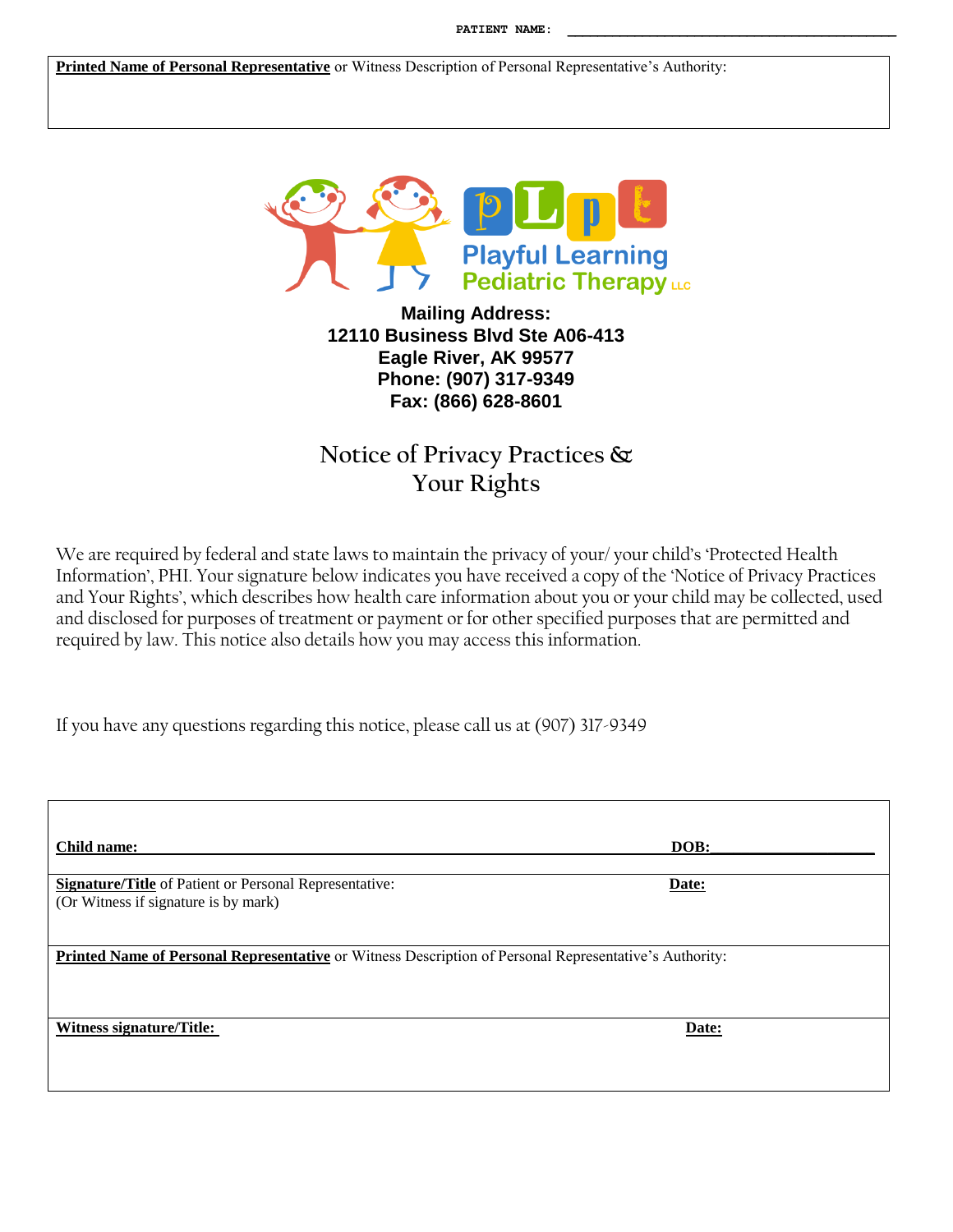

Eagle River, AK 99577 Phone: (907) 317-9349 Fax: (866) 628-8601

## **PATIENT AGREEMENT**

Playful Learning Pediatric Therapy, LLC offers occupational therapy services for patients referred to our practice. We are a licensed provider who develops individualized treatment plans to identify the services that will best suit your therapy needs. We work with your primary care practitioner to coordinate your care.

Following your initial assessment visit(s), we develop a specific plan of care for review and approval by your referring provider. Once your referring provider signs your Treatment Plan, we can begin working with you to improve your health condition. We are pleased to serve your occupational therapy needs and encourage your feedback to alert us to anything we can do to provide you the highest quality of care.

We require certain information from each patient in order to begin your care. The attached forms need to be completed in order for us to get you started as our patient. Please do your best to complete all the information. If certain information does not apply to you, please indicate that by noting "N/A" ("Not Applicable") so that we know that you did not overlook anything.

Each healthcare insurance payer has different guidelines for allowing coverage of occupational therapy services. If your healthcare insurance payer does not cover occupational therapy services, you are welcome to make self pay arrangements for the usual and customary pricing of our services.

#### **ALASKA MEDICAID RECIPIENTS:**

Alaska Medicaid requires that a physician, physician assistant or advanced nurse practitioner refer you to our practice before we can perform an initial assessment on you. After we have completed your initial assessment, we develop an individualized Treatment Plan to meet your specific therapy goals.

Your primary care practitioner will need to review & approve your Treatment Plan, and then return it to our practice before we can begin your treatment. Please understand that we cannot schedule your therapy appointments until after we have received your approved Treatment Plan.

### **NO SHOW POLICY/ATTENDANCE POLICY**

If you cannot make it to a scheduled appointment, please contact our office at least **12 hours** in advance. We will remove the patient from the schedule after 3 no-shows or 3 last minute cancelations (within 8 hours). Attendance is imperative in order for our therapists to make progress on the patient's plan of care. Please ensure 80% attendance for your appointments at all times. After an initial warning regarding attendance, we will remove the patient from their time slot.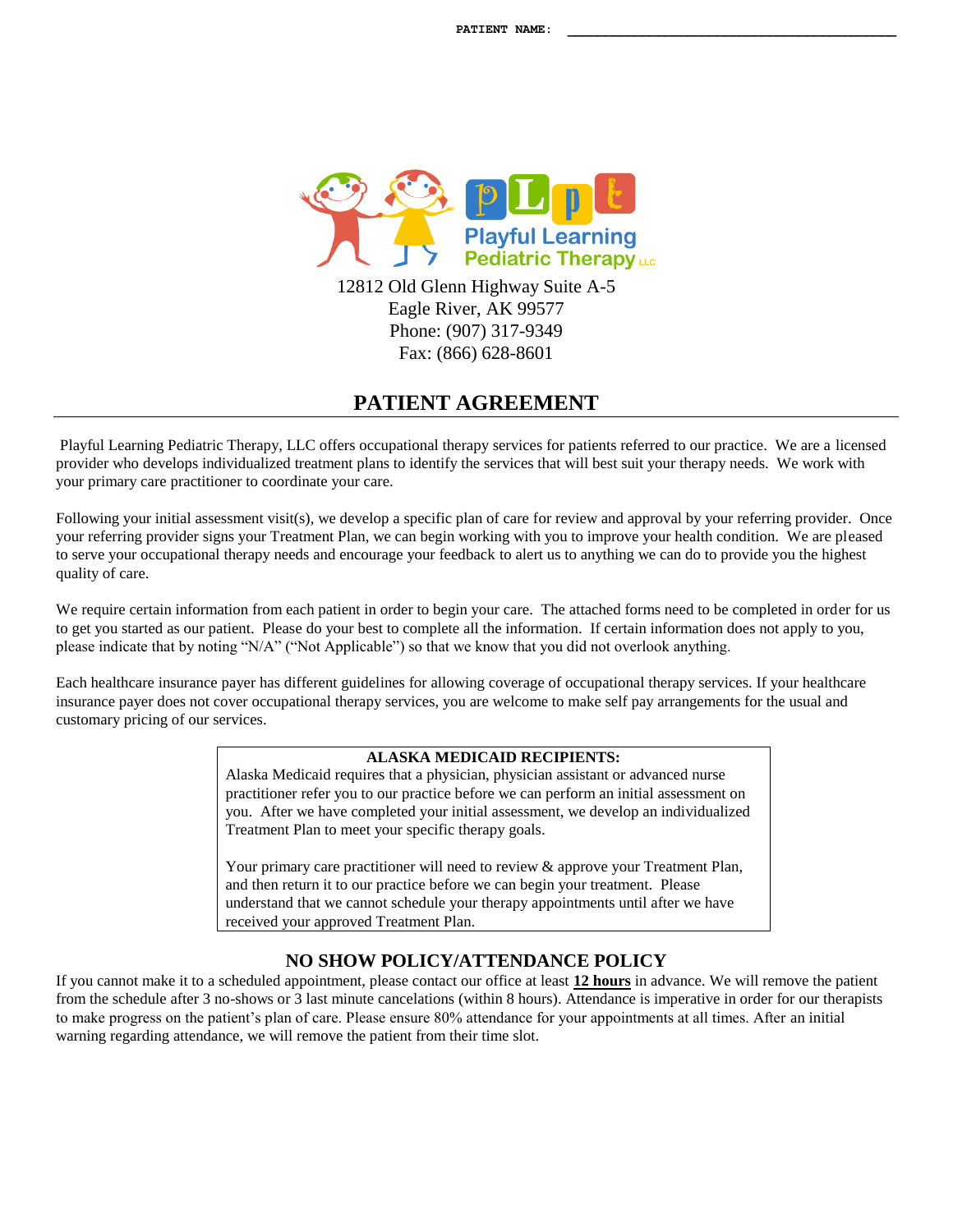#### **WAIT LIST FOR SERVICES**

If you would like to reschedule an appointment for a day or time that is not available, please let us know and we will place you on our waiting list. If another patient cancels their appointment, we will contact patients on the waiting list on a first come, first call basis.

### **MEDICAID & PRIVATE INSURANCE CO-PAYMENTS, DEDUCTIBLES AND NON-COVERED SERVICE**

Additionally, Medicare and private healthcare insurance payers have deductible and co-payments for occupational therapy services that are the responsibility of the patient.

#### **PATIENT DISCOUNTS FOR IMMEDIATE PAYMENT**

If you would like to pay for your services at the time of your visit, we can offer you a 10% discount.

#### **COLLECTION OF PAST DUE ACCOUNTS**

We communicate with our patients to resolve past due accounts in all cases. If we cannot reach a patient by phone following the return of undeliverable mail, or if a patient payment agreement cannot be made or paid as agreed, we are forced to use the services of a professional collection agency. Once an account is placed with a collection agency, we cannot take the account back. Please let us know when or if your patient contact information changes so that we can always reach you, if needed, to discuss past due accounts.

#### **FINANCIAL AGREEMENT**

New patients approved for occupational therapy services are responsible for any and all charges not paid for by healthcare insurance payers. By signing this patient agreement, you are acknowledging that you understand this condition of service and commit to promptly paying Playful Learning Pediatric Therapy, LLC for the services we provide to you, our valued customer. We accept cash, personal checks, and money orders. We also are willing to make reasonable payment arrangements to keep your account current.

#### **PATIENT STATEMENT OF AGREEMENT**

My signature below signifies that I have read and understand this patient agreement for Playful Learning Pediatric Therapy, LLC to provide me occupational therapy services. I agree to the terms in this patient agreement and intend to comply with them to the best of my ability. I understand that if I fail to follow the terms of this agreement, I could be discharged from service.

**Signature** of Patient or Personal Representative: Date: Date: (Or Witness if signature is by mark)

**Printed Name of Personal Representative** or Witness Description of Personal Representative's Authority: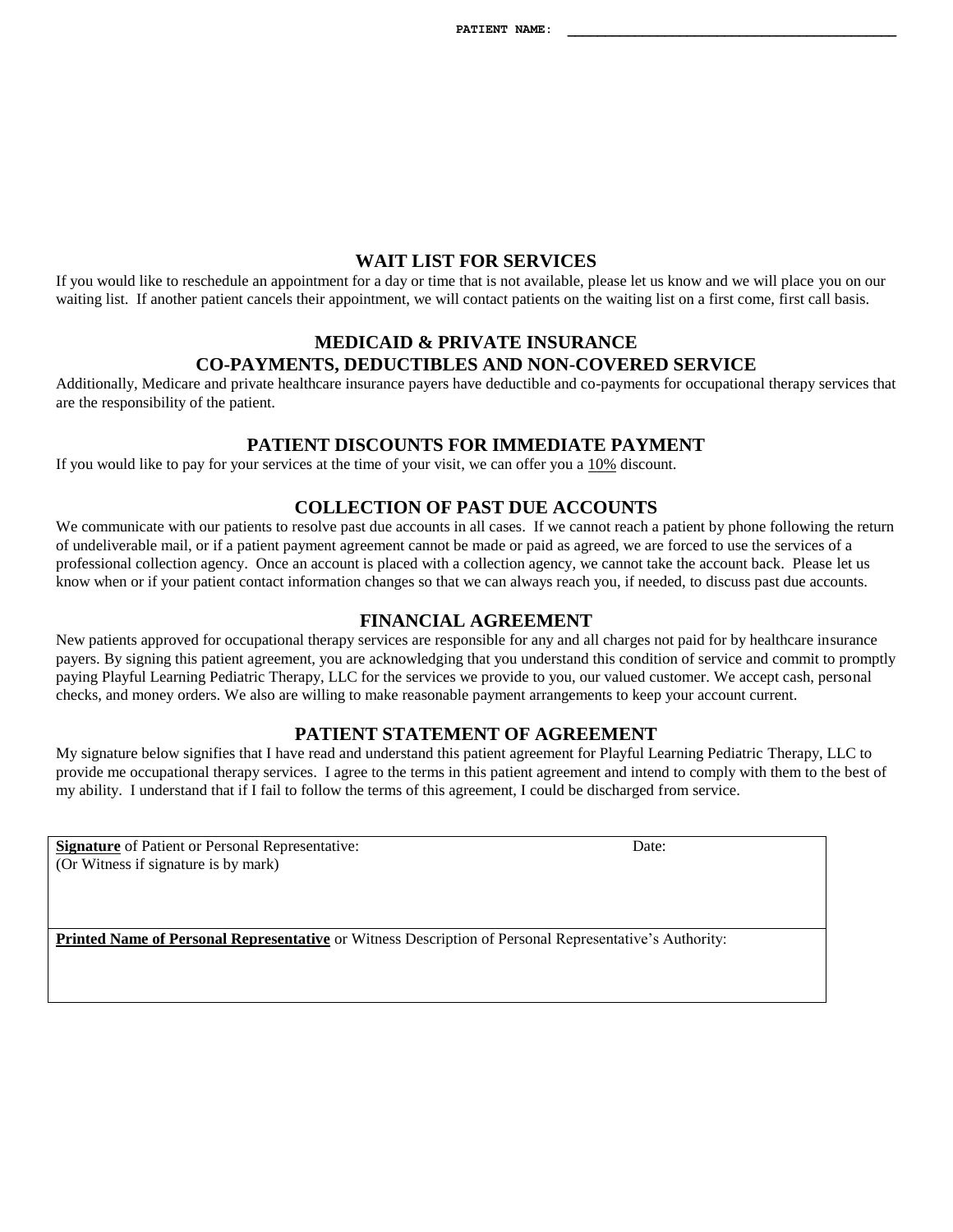

12812 Old Glenn Highway Suite A-5 Eagle River, AK 99577 Phone: (907) 317-9349 Fax: (866) 628-8601

## **RELEASE OF PATIENT INFORMATION AUTHORIZATION FORM**

| <b>PATIENT NAME:</b>         | DATE OF BIRTH:         |
|------------------------------|------------------------|
| PHYSICIAN/PEDIATRICIAN NAME: | <b>CONTACT NUMBER:</b> |

| PEOPLE & ENTITIES I AUTHORIZE TO RECEIVE MY PROTECTED HEALTH INFORMATION |                            |  |  |  |
|--------------------------------------------------------------------------|----------------------------|--|--|--|
| <b>NAME OF ENTITY</b>                                                    | <b>CONTACT INFORMATION</b> |  |  |  |
|                                                                          |                            |  |  |  |
|                                                                          |                            |  |  |  |
|                                                                          |                            |  |  |  |
|                                                                          |                            |  |  |  |
|                                                                          |                            |  |  |  |
|                                                                          |                            |  |  |  |

**Please list medical practitioner(s), spouse, caregiver(s), guardian(s), etc. you are authorizing to receive PHI.**

#### **The purpose of this release of protected health information authorization:**

I hereby authorize the use or disclosure of my health care and/or other information within my patient record to the entities stated above. I understand that this authorization is voluntary. I understand that my records may contain sensitive information. I understand that I may revoke this authorization at any time by signing the revocation section at the bottom of this form, or by notifying Playful Learning Pediatric Therapy, LLC in writing, but if I do, it will not affect actions taken on this authorization before my revocation was received. I understand that Playful Learning Pediatric Therapy, LLC will not condition my treatment, payment, or eligibility for services based on whether I provide this authorization.

I understand that if the person(s) or entities I authorize to receive my protected health information are not a health plan or health care provider, the released information may no longer be protected by federal privacy regulations. To the extent that this information is required to remain confidential by federal or state law, the recipients of this information must continue to keep this information confidential. I understand that I may request a copy of this signed authorization.

\_\_\_\_\_I hereby give permission to Playful Learning Pediatric Therapy, LLC to photograph, video or audio record therapy sessions. These photos, videos or audio recordings can be used for education, marketing, or any other general purpose.

This authorization expires on the following date or event:

**Signature** of Patient or Personal Representative: Date (Or Witness if signature is by mark)

**Printed Name of Personal Representative** or Witness Description of Personal Representative's Authority: